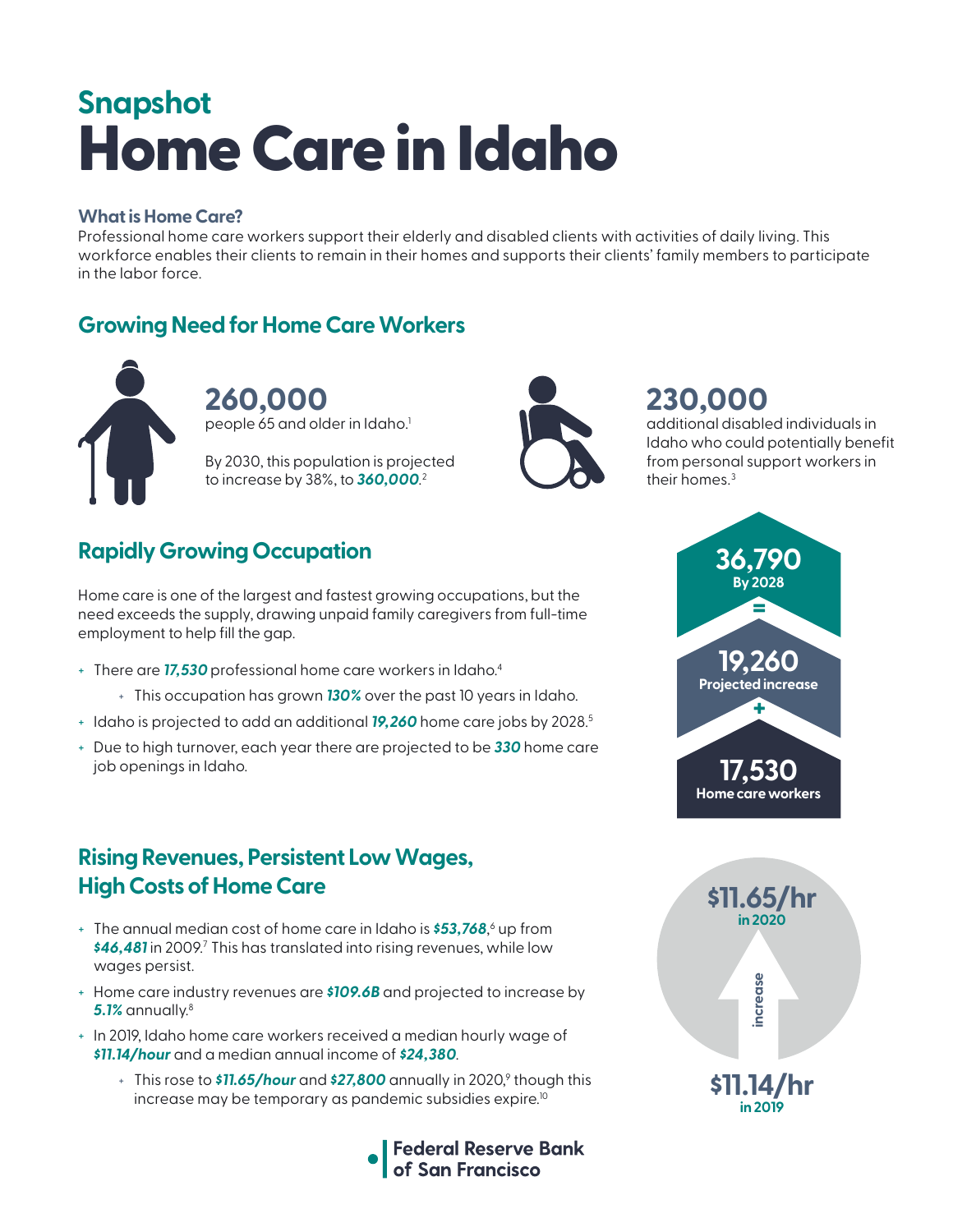# **Worker Demographics**

The Idaho home care workforce is disproportionately composed of women of color and immigrant women. Their median age is 47. $<sup>11</sup>$ </sup>



### **Economic Impacts and Racial & Ethnic Disparities**

Recruitment and retention of workers in this rapidly growing occupation can help support the Idaho economy.

- + Professional home care workers help family members-especially women-to remain in the workforce,<sup>12</sup> but many families are waiting to receive this support.
- + Studies have found that raising wages for home care workers leads to lower costs from reduced turnover and from workers' reliance on public safety net programs.<sup>13</sup>
- + Low wages result in thousands of Idaho home care workers living in poverty: 14